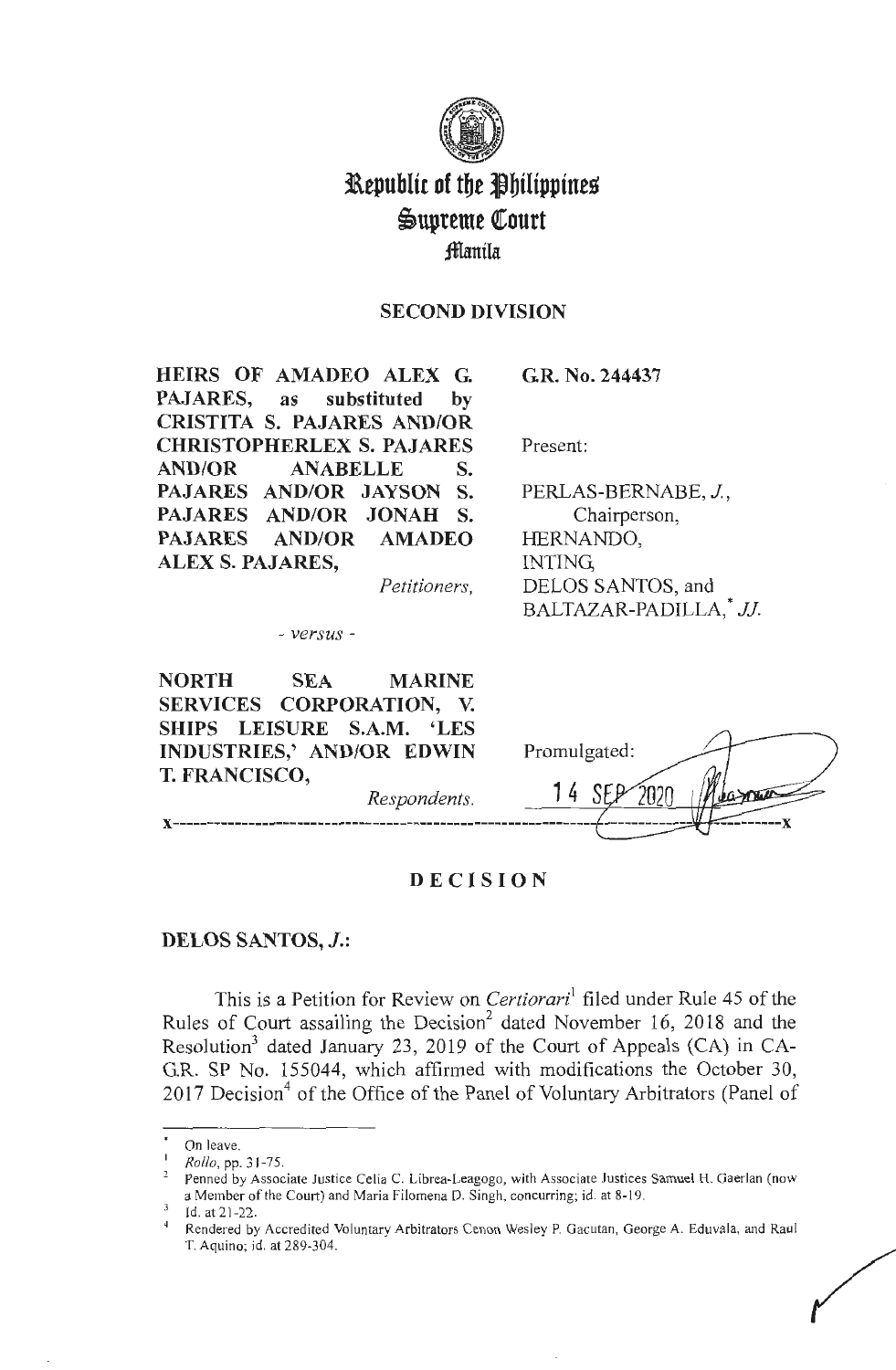VAs) in the complaint for payment of total and permanent disability benefits filed by Amadeo Alex G. Pajares (Amadeo) against North Sea Marine Services Corporation (North Sea), its foreign principal V. Ships Leisure S.A.M. 'Les Industries,' and Edwin T. Francisco (collectively, respondents).

### **The Facts**

Amadeo signed a shipboard employment contract<sup>5</sup> with North Sea to serve as a Suite Attendant on board the vessel Silver Whisper, a cruise line, with a basic monthly salary of US\$477.00 for six  $(6)$  months.<sup>6</sup>

As a Suite Attendant, Amadeo's responsibilities include the care and upkeep of the cabins, room and messenger services, laundry services, and laundry pick-up and delivery.<sup>7</sup> The heirs of Amadeo, namely: Cristita S. Pajares,<sup>8</sup> Amadeo's wife; and their children, (2) Christopherlex S. Pajares, (3) Anabelle S. Pajares, (4) Jayson S. Pajares, (5) Jonah S. Pajares, and (6) Amadeo Alex S. Pajares (collectively, petitioners) alleged that the housekeeping and cleaning of cabins and bathrooms in cruise lines are similar to five-star hotels, which require the use of strong chemicals to make sure that the room and bathrooms are clean. Thus, Amadeo was exposed daily to the noxious chemicals of the cleaning agents as part of his work. One day, Amadeo suffered severe nose bleeding so he sought the help of the ship's nursing station. When his condition persisted, he was sent to Aleris Hamlet Private Hospital when the vessel docked in Copenhagen. Amadeo underwent a series of tests and he was eventually declared unfit for sea duties and was thereafter repatriated.<sup>9</sup>

Upon arrival in the Philippines, Amadeo immediately reported to North Sea, which referred him to the company-designated clinic, Transglobal Health System, Inc. He was further referred to the companydesignated physician at the Chinese General Hospital, who diagnosed him with Multiple Myeloma, a type of cancer of the blood.<sup>10</sup>

When he inquired from the company-designated physician if he can still return to his usual work on board the cruise ship, the doctor merely referred him back to North Sea. Amadeo later on learned that North Sea already discontinued his treatment. When he asked for copies of his medical reports, he was denied and was told that the same were confidential. However, a copy of his final medical assessment was lying on the table of the company-designated physician and Amadeo took a snapshot of the same. The company-designated physician did not prohibit him from taking a

*<sup>5</sup>*Id. at 126. <sup>6</sup>Id. at 47, 98-99. 7 Id. at 99, 184- 185. 8 Also referred to as Cristeta S. Pajares in some parts of the *rollo.* <sup>9</sup>*Rollo, pp.38,* 100. 10 Id. at 9, 38-39.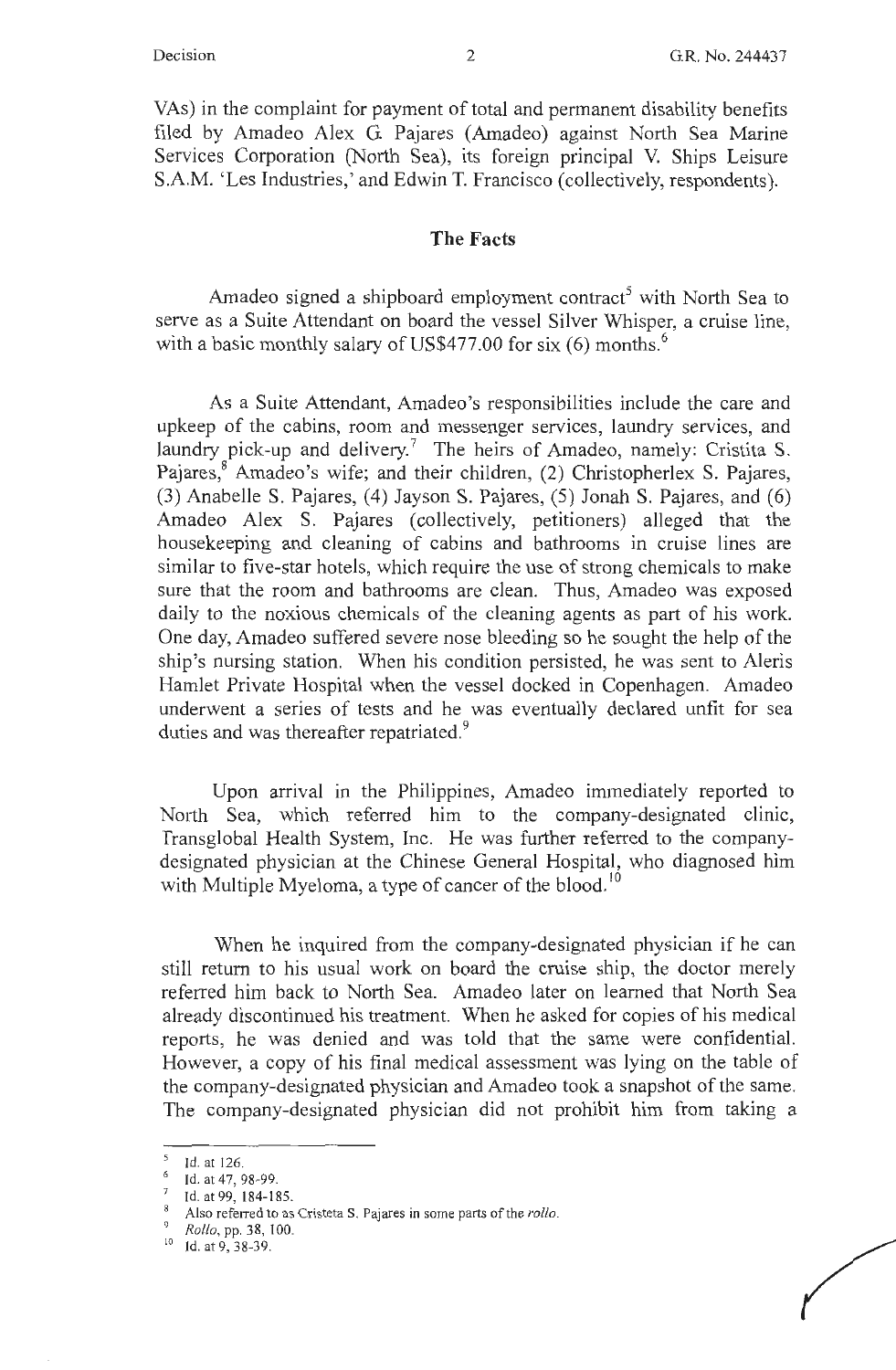picture of the assessment, which indicated that he is suffering from a Grade 1 Disability.<sup>11</sup>

Due to North Sea's refusal to provide him a copy of the medical report, Amadeo consulted an independent physician, who, after a series of tests, declared him to be suffering from Multiple Myeloma. He was declared unfit for sea service by the independent physician.<sup>12</sup>

On September 8, 2016, Amadeo sent a letter $13$  to respondents informing them of the findings of the independent physician and requested for a third medical opinion.<sup>14</sup> When his request remained unheeded, Amadeo requested for a grievance proceeding reiterating his request for copies of his medical records and referral to a third doctor.<sup>15</sup> However, no settlement was arrived at during the mediation and conciliation proceedings. Thus the parties agreed to submit the matter for Voluntary Arbitration in accordance with the company's Collection and Bargaining Agreement  $(CBA)^{16}$ 

### **The Ruling of the Panel of VAs**

The Panel of VAs dismissed the complaint for lack of merit. They upheld the medical findings of the company-designated physician that the illness is not work-related. Although Amadeo alleged that he was able to take a snapshot of the medical report of the company-designated physician, the Panel of VAs observed that the report failed to indicate the diagnosis of Amadeo's illness and is not clear if the illness was categorized as disability Grade 1 nor did it indicate the date of issuance. The counsel for Amadeo only submitted the medical report of the independent physician only after the death of Amadeo without interposing any justifiable reason for the delay in the submission thereof. As such, the Panel of VAs did not lend credence to the report of the independent physician and relied on the medical report of the company-designated physician, which indicated the medical procedures and examinations conducted on Amadeo and the diagnosis of Multiple Myeloma, which was declared as not work-related.<sup>17</sup>

However, for the sake of social and compassionate justice, the Panel of VAs awarded petitioners a financial assistance in the amount of US\$20,000.00.<sup>18</sup>

 $11$  Id. at 10, 39.

 $12$  Id.

<sup>13</sup> Id. at 128.<br>
14 Id. at 10, 39-40.<br>
15 Id. at 40, 129.

<sup>&</sup>lt;sup>16</sup> Id. at 40, 102.

 $17$  Id. at 295-303.<br>
18 Id. at 302.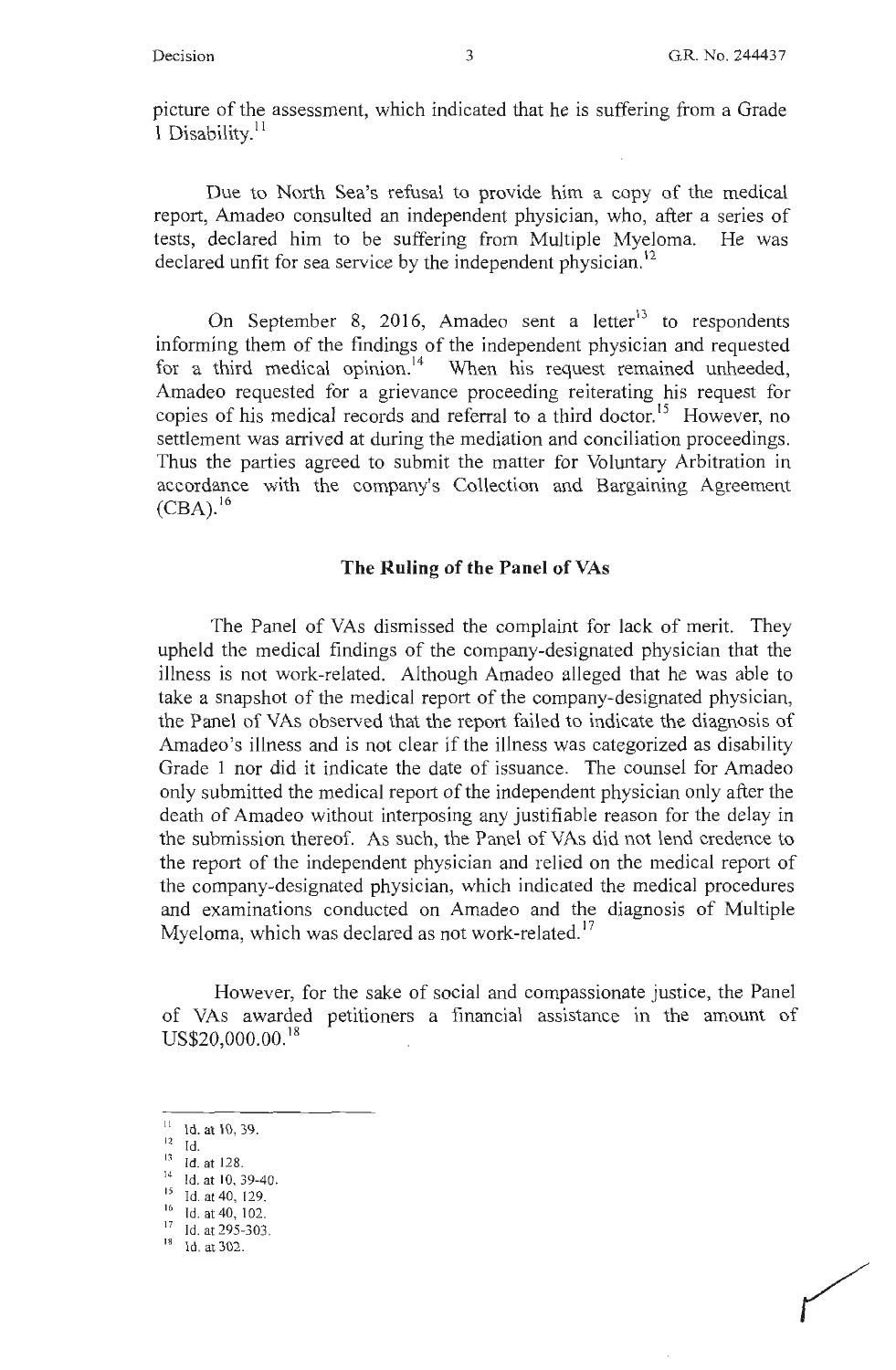### **The Ruling of the CA**

North Sea elevated the case before the CA questioning the financial assistance awarded to petitioners. On the other hand, in their Comment,<sup>19</sup> herein petitioners did not only sought the reversal of the Decision<sup>20</sup> of the Panel of VAs but also claimed to be entitled to the death benefit provided for under the CBA amounting to US\$98,948.00.<sup>21</sup>

In its now assailed Decision,<sup>22</sup> the CA did not give due course to the reliefs prayed for by petitioners in their Comment considering that they failed to appeal the Decision and the Resolution<sup>23</sup> of the Panel of VAs. No modification of judgment could be granted to a party who did not appeal.<sup>24</sup>

The CA affirmed the findings of the Panel of VAs but equitably reduced the award of financial assistance from US\$20,000.00 to US\$8,500.00. The CA opined that the Supreme Court has granted financial assistance to separated employees for humanitarian considerations. Considering that Amadeo has worked for respondents for several years and was often re-hired due to his excellent performance and work attitude, the award of financial assistance to his heirs is proper. The amount of US\$8,500.00 is based on petitioners' allegations in their Position Paper<sup>25</sup> that North Sea offered such amount as financial assistance in a conference before the Panel of VAs on January 25,  $2017<sup>26</sup>$ 

As petitioners' Motion for Reconsideration<sup>27</sup> was likewise denied by the CA in its Resolution<sup>28</sup> dated January 23, 2019, they now come to the Court through this Petition for Review on *Certiorari,* submitting the following assignments of error allegedly committed by the CA:

9.1. CONTRARY TO LAW AND IN VIOLATION OF DUE PROCESS AND FAIR PLAY, THE HONORABLE COURT OF APPEALS ERRED IN DECLARING THAT THE NOW DECEASED SEAFARER IS ONLY ENTITLED TO FINANCIAL ASSISTANCE.

9.2. CONTRARY TO LAW AND IN VIOLATION OF DUE PROCESS AND FAIR PLAY, THE HONORABLE COURT OF APPEALS FAILED TO ACCOUNT RESPONDENTS AND THEIR COMPANY-DESIGNATED PHYSICIAN FOR THEIR FAILURE TO FURNISH PETITIONER A COPY OF THE FINAL ASSESSMENT OF THE COMPANY-DESIGNATED PHYSICIAN AT THE

Id. at 371-416.

<sup>&</sup>lt;sup>20</sup> Id. at 289-304.<br><sup>21</sup> Id. at 415.<br><sup>22</sup> Id. at 8-19.

 $\frac{23}{24}$  Id. at 340-341.<br><sup>24</sup> Id. at 15.

 $\frac{25}{26}$  Id. at 96-125.

 $\frac{27}{28}$  Id. at 417-461.<br> $\frac{28}{10}$  Id. at 21-22.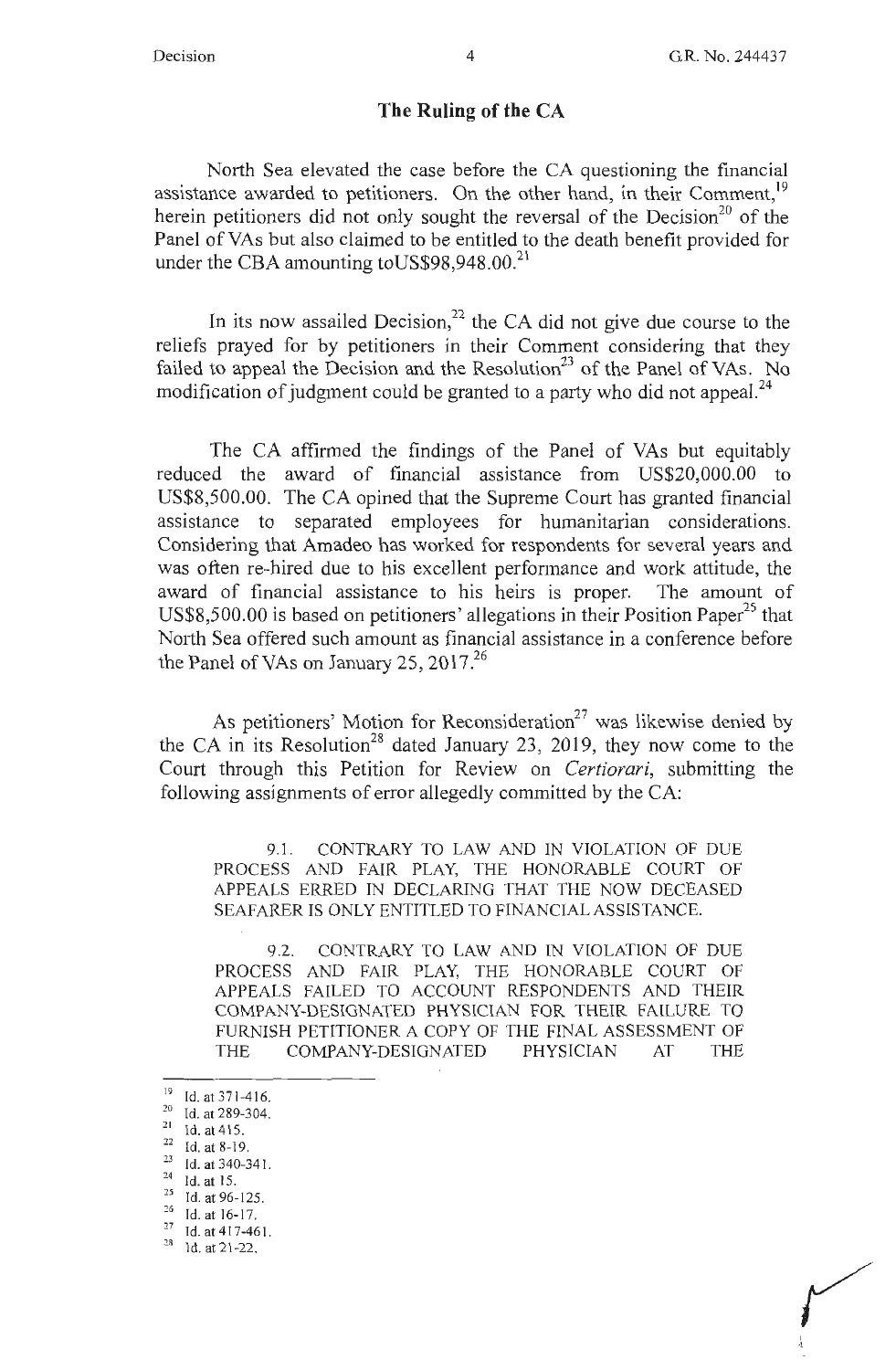DISCONTINUATION OF HIS MEDICAL TREATMENT, DESPITE REQUESTS.

9.3. CONTRARY TO LAW AND JURISPRUDENCE, THE HONORABLE COURT OF APPEALS FAILED TO ACCOUNT RESPONDENTS FOR THEIR FAILURE AND REFUSAL TO REFER PETITIONER FOR A THIRD DOCTOR REFERRAL DESPITE THE LATTER'S INITIATIVE.

9.4. CONTRARY TO LAW AND CURRENT JURISPRUDENCE, THE HONORABLE COURT OF APPEALS ERRED IN FINDING THAT PETITIONER DID NOT SUFFER FROM TOTAL AND PERMANENT DISABILITY.

9.5. CONTRARY TO LAW AND CURRENT JURISPRUDENCE, THE HONORABLE COURT OF APPEALS ERRED IN RULING THAT PETITIONER IS NOT ENTITLED [TO THE] MAXIMUM DISABILITY BENEFIT.<sup>29</sup>

#### **The Issues**

The core issues in the present case redound to:

(a) Whether the CA erred in denying petitioners' claim for permanent disability benefits.

(b) Whether the CA erred in declaring that petitioners are only entitled to financial assistance.

### **The Court's Ruling**

The present petition is denied for lack of merit.

## *A non-appellant cannot, on appeal, seek affirmative relief.*

In the assailed Panel of VAs Decision, the claim for total and permanent disability benefits of the deceased seafarer Amadeo was not granted considering that he failed to present substantial evidence to support his claim. Meanwhile, North Sea was able to present the findings of the company-designated physician, which indicated that Multiple Myeloma is not a work-related illness and that Amadeo's work as a Suite Attendant could not have aggravated such illness. The aforesaid medical findings were supported by the medical records of Amadeo indicating the laboratory tests and treatments he underwent, which were made the basis in the findings that his illness is not work-related.

<sup>29</sup> Id. at 41. (Emphasis omitted)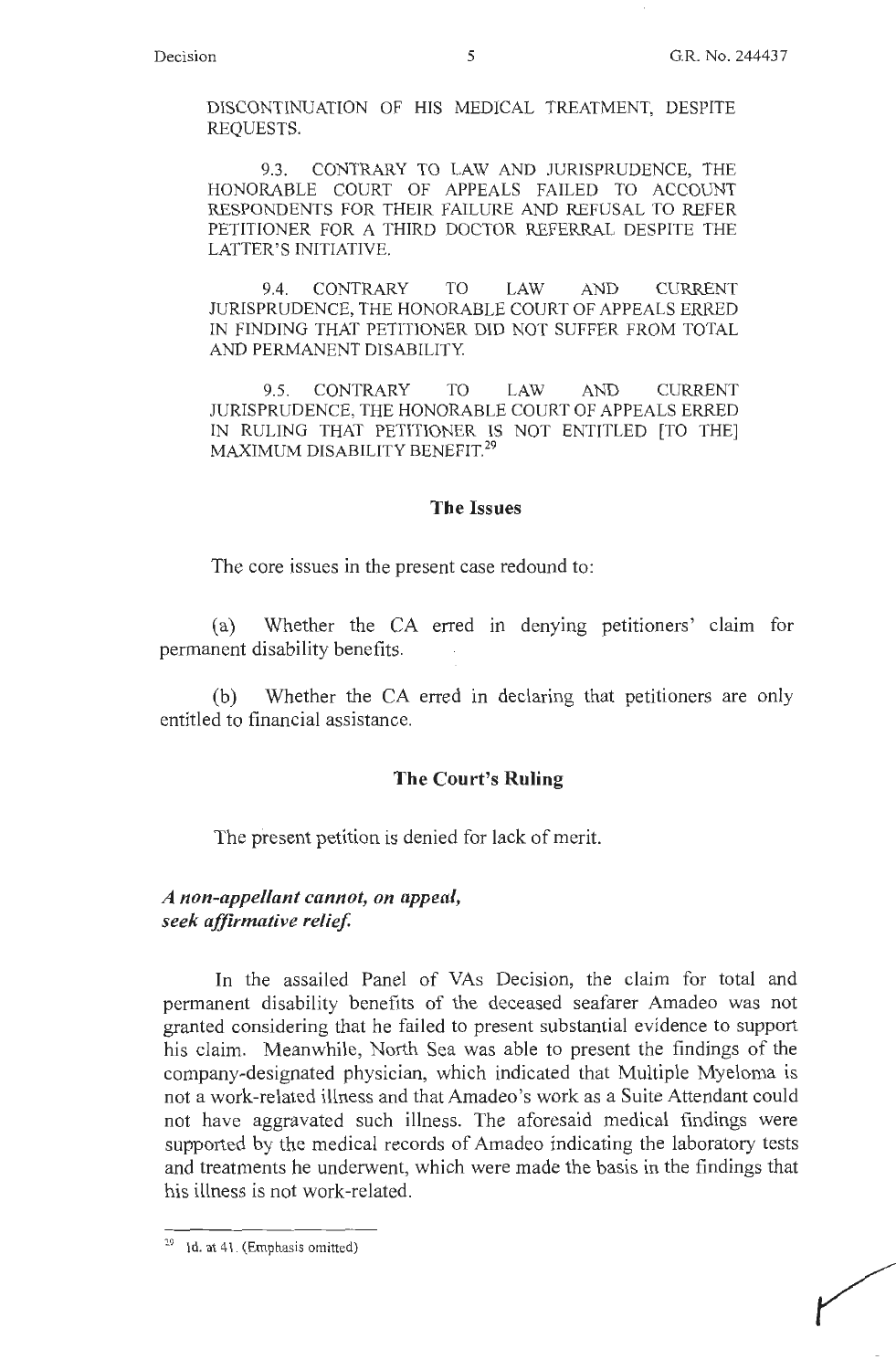*(* 

On the other hand, the Panel of VAs held that Amadeo failed to present convincing proof to rebut the medical findings of the companydesignated physician. The counsel for petitioners only submitted medical reports of an independent physician after the death of Amadeo.

Furthermore, petitioners failed to appeal the findings of the Panel of VAs. It was North Sea who elevated the Decision of the Panel of VAs *via* a Petition for Review before the CA. Nevertheless, petitioners interposed their dissent to the Panel of VAs' Decision in their Comment and argued that Amadeo is entitled to total and permanent disability benefits and not just financial assistance from North Sea. In the present petition, petitioners reiterated the same arguments raised before the CA.

It is well settled and unquestionable that a party who does not appeal or file a petition for review is not entitled to any affirmative relief.<sup>30</sup> Due process and fair play dictate that a non-appellant may not be granted additional award or benefits nor may he or she be allowed to assail or ask the modification of the judgment, which was not appealed by him or her. $31$ However, for the purpose of maintaining the assailed judgment, a nonappellant may interpose counter-arguments or counter assignment of errors even if such were not raised by the appellant or the even if the issue was not included in the assailed decision.<sup>32</sup>

Thus, except for the issue on the award of financial assistance to petitioners, the other issues raised in the present petition cannot be entertained by the Court as these were not raised on appeal or by a petition for review by petitioners before the CA.

# *The petitioners are entitled to financial assistance.*

Even if Amadeo is not entitled to any disability benefits, the Court, has in several instances, awarded financial assistance to separated employees due to humanitarian considerations through the principle of social and compassionate justice for the working class.<sup>33</sup> Hence, the award of financial assistance is essentially subject to the sound discretion of the courts.

Considering that Amadeo has rendered several years of service with North Sea and there was no showing that he has derogatory records and that his employment was not severed due to the commission of an infraction but due to a debilitating illness, the Court agrees with the CA in awarding

<sup>&</sup>lt;sup>30</sup> See Cañedo v. Kampilan Security and Detective Agency, Inc., 715 Phil. 625 (2013).

<sup>&</sup>lt;sup>31</sup> See *Santos v. Court of Appeals*, G.R. No. 100963, April 6, 1993, 221 SCRA 42, 46.

<sup>32</sup> See *Nessia v. Fermin,* 292-A Phil. 753 ( 1993), citing *Medida v. Court of Appeals,* 284-A Phil. 404 ( I 992). 33 **See** *Villaruel v. Yeo Han Guan,* **665 Phil. 2 12 (2011** ).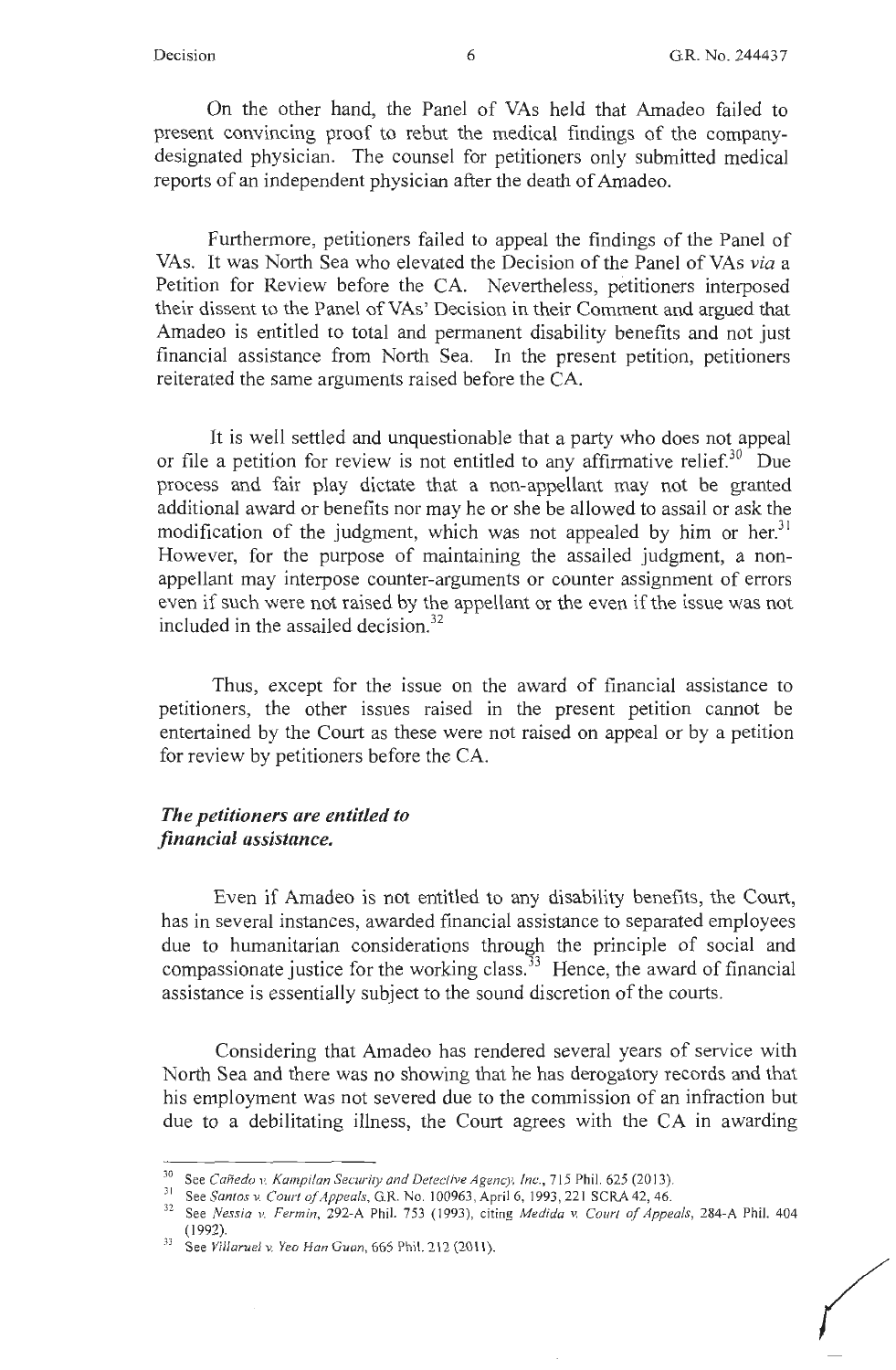financial assistance to Amadeo. Moreover, North Sea is willing to provide financial assistance to petitioners. In view of the foregoing, the Court upholds the ruling of the CA that the award of US\$8,500.00 to petitioners as financial assistance is deemed an equitable concession under the circumstances in the present case.

**WHEREFORE,** the instant petition is **DENIED.** The Decision dated November 16, 2018 and the Resolution dated January 23, 2019 of the Court of Appeals in CA-G.R. SP No. 155044 are hereby **AFFIRMED.** 

**SO ORDERED.** 

 $\overline{b}$ 

**EDGARDO L. DELOS SANTOS**  Associate Justice